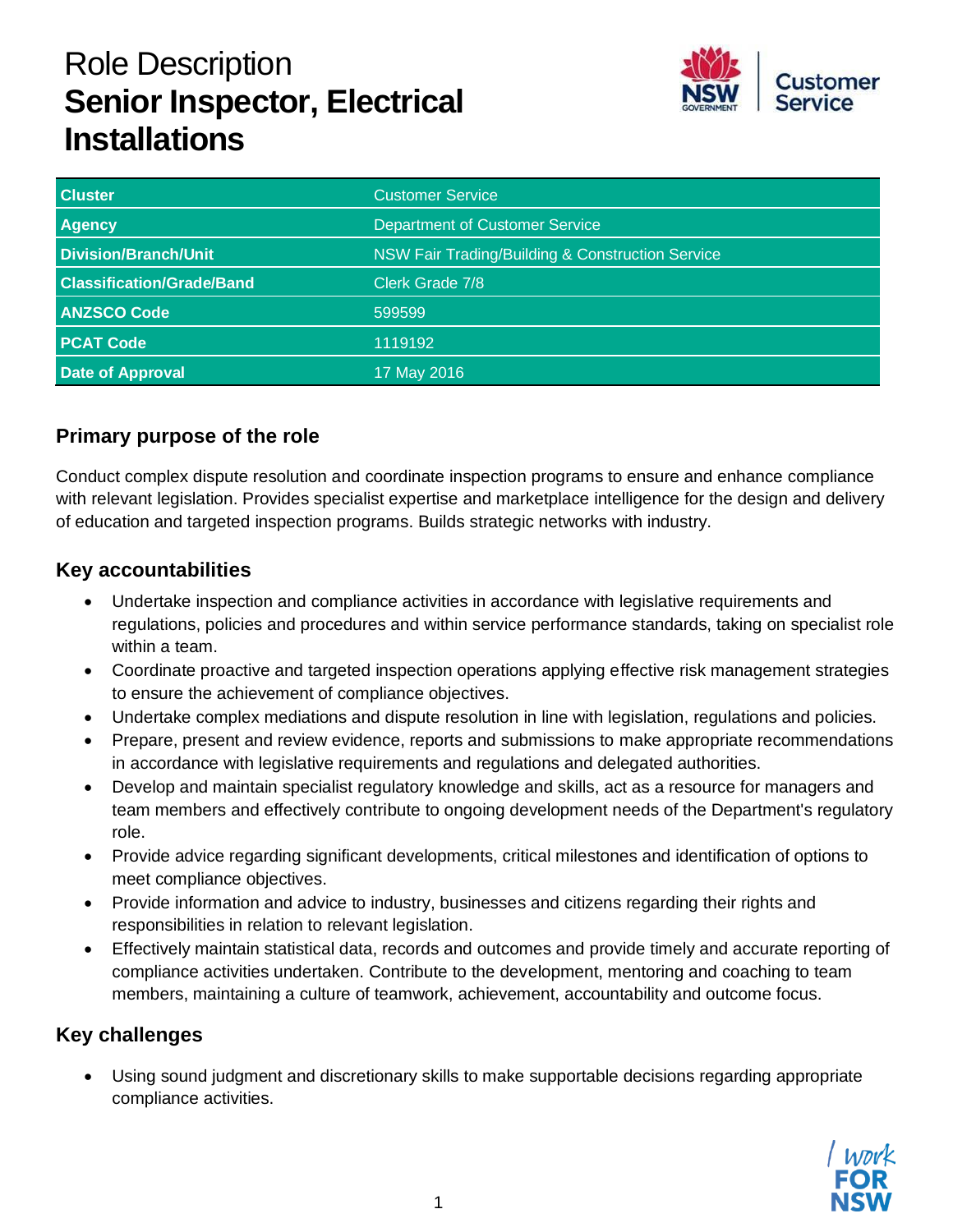- Ensuring decisions, actions and outcomes are conducted in accordance with legislative requirements and regulations, within appropriate delegations and meet compliance objectives.
- Managing competing priorities in a diverse customer service and regulatory environment and communicating effectively with a wide range of stakeholders and the public.

# **Key relationships**

| <b>Who</b>                                   | Why                                                                                                                                                                                                                                                                |  |
|----------------------------------------------|--------------------------------------------------------------------------------------------------------------------------------------------------------------------------------------------------------------------------------------------------------------------|--|
| <b>Internal</b>                              |                                                                                                                                                                                                                                                                    |  |
| Manager                                      | Escalate issues, keep informed, advise, receive guidance and<br>instructions.<br>Participate in discussions and decisions regarding planning meetings<br>$\bullet$<br>and mediations.                                                                              |  |
| Team                                         | Inspire and motivate team, provide direction and manage<br>$\bullet$<br>performance.<br>Encourage team members to work collaboratively to achieve business<br>outcomes.                                                                                            |  |
| Customer                                     | Provide expert advice to achieve business outcomes and meet<br>٠<br>expectations.<br>Support team members and work collaboratively to contribute to<br>٠<br>achieving the teams business outcomes.                                                                 |  |
| <b>External</b>                              |                                                                                                                                                                                                                                                                    |  |
| Industry Professionals and/or<br>Consultants | Seek/maintain specialist knowledge/advice and collaborate on project<br>groups and keep up with best practice in current electrical standards<br>and technologies.<br>Participate in forums, groups to represent the agency and share<br>$\bullet$<br>information. |  |
| <b>Stakeholders</b>                          | Negotiate outcomes and timeframes.<br>٠<br>Address/respond to queries in a timely manner, or redirect relevant<br>party for review and resolution.                                                                                                                 |  |

## **Role dimensions**

#### **Decision making**

This role has autonomy and makes decisions that are under their direct control as directed by their Manager. It refers to a Managers' decisions that require significant change to program outcomes or timeframes or are likely to escalate or require submission to a higher level of management. This role is fully accountable for the delivery of work assignments on time and to expectations in terms of quality, deliverables and outcomes.

**Direct reports**

No direct reports.

**Budget/Expenditure**

As per the Customer Service Delegations

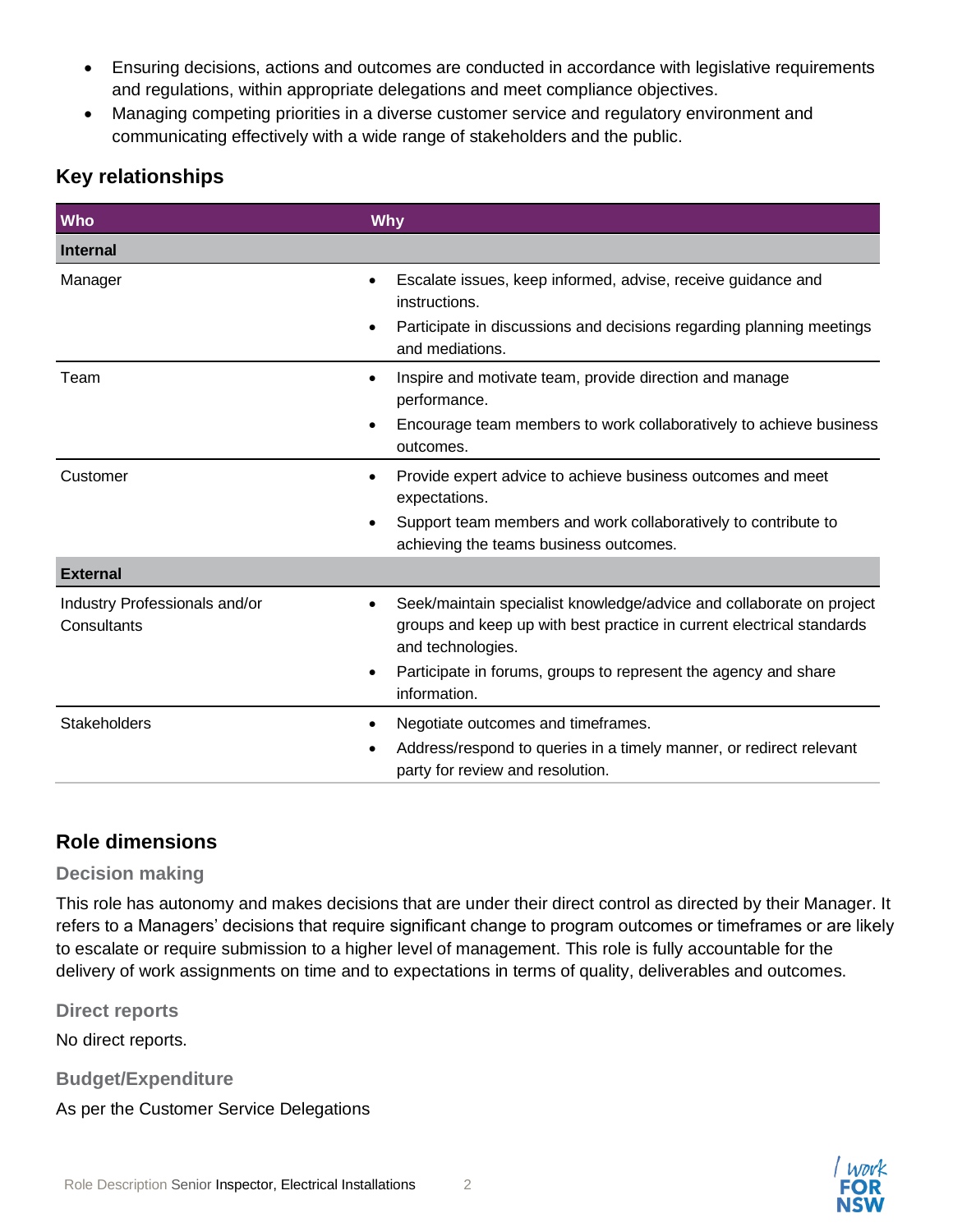## **Essential requirements**

- Must hold or be eligible to obtain a NSW Electrical Wiring Work licence.
- Must demonstrate extensive knowledge and understanding of the Electrical Wiring Rules and the Australian Standards AS/NZS 3000 and Service & Installation Rules of NSW (SIRs). Must have a general knowledge of the Gas and Electricity (Consumer safety) Act 2017 and Regulation 2018 and the Fair Trading Act 1987.
- Must hold a minimum Class A, current driver's licence and be prepared to drive throughout NSW as required.
- Must demonstrate computer literacy at a minimum of intermediate level.
- Must undertake employment screening checks, security or other clearances and health assessment.

# **Capabilities for the role**

The NSW Public Sector Capability Framework applies to all NSW public sector employees. The Capability Framework is available at [www.psc.nsw.gov.au/capabilityframework](http://www.psc.nsw.gov.au/capabilityframework)

## **Capability summary**

Below is the full list of capabilities and the level required for this role. The capabilities in bold are the focus capabilities for this role. Refer to the next section for further information about the focus capabilities.

| <b>NSW Public Sector Capability Framework</b> |                                     |                     |  |
|-----------------------------------------------|-------------------------------------|---------------------|--|
| <b>Capability Group</b>                       | <b>Capability Name</b>              | Level               |  |
| ersonal<br><b>Attributes</b>                  | Display Resilience and Courage      | Adept               |  |
|                                               | <b>Act with Integrity</b>           | Adept               |  |
|                                               | Manage Self                         | Adept               |  |
|                                               | <b>Value Diversity</b>              | Intermediate        |  |
| Relationships                                 | <b>Communicate Effectively</b>      | Intermediate        |  |
|                                               | <b>Commit to Customer Service</b>   | <b>Adept</b>        |  |
|                                               | <b>Work Collaboratively</b>         | Intermediate        |  |
|                                               | Influence and Negotiate             | Intermediate        |  |
| Results                                       | <b>Deliver Results</b>              | Intermediate        |  |
|                                               | Plan and Prioritise                 | Intermediate        |  |
|                                               | <b>Think and Solve Problems</b>     | Adept               |  |
|                                               | Demonstrate Accountability          | Intermediate        |  |
| msiness<br><b>Enablers</b>                    | <b>Finance</b>                      | <b>Foundational</b> |  |
|                                               | Technology                          | Intermediate        |  |
|                                               | Procurement and Contract Management | Foundational        |  |
|                                               | <b>Project Management</b>           | Intermediate        |  |